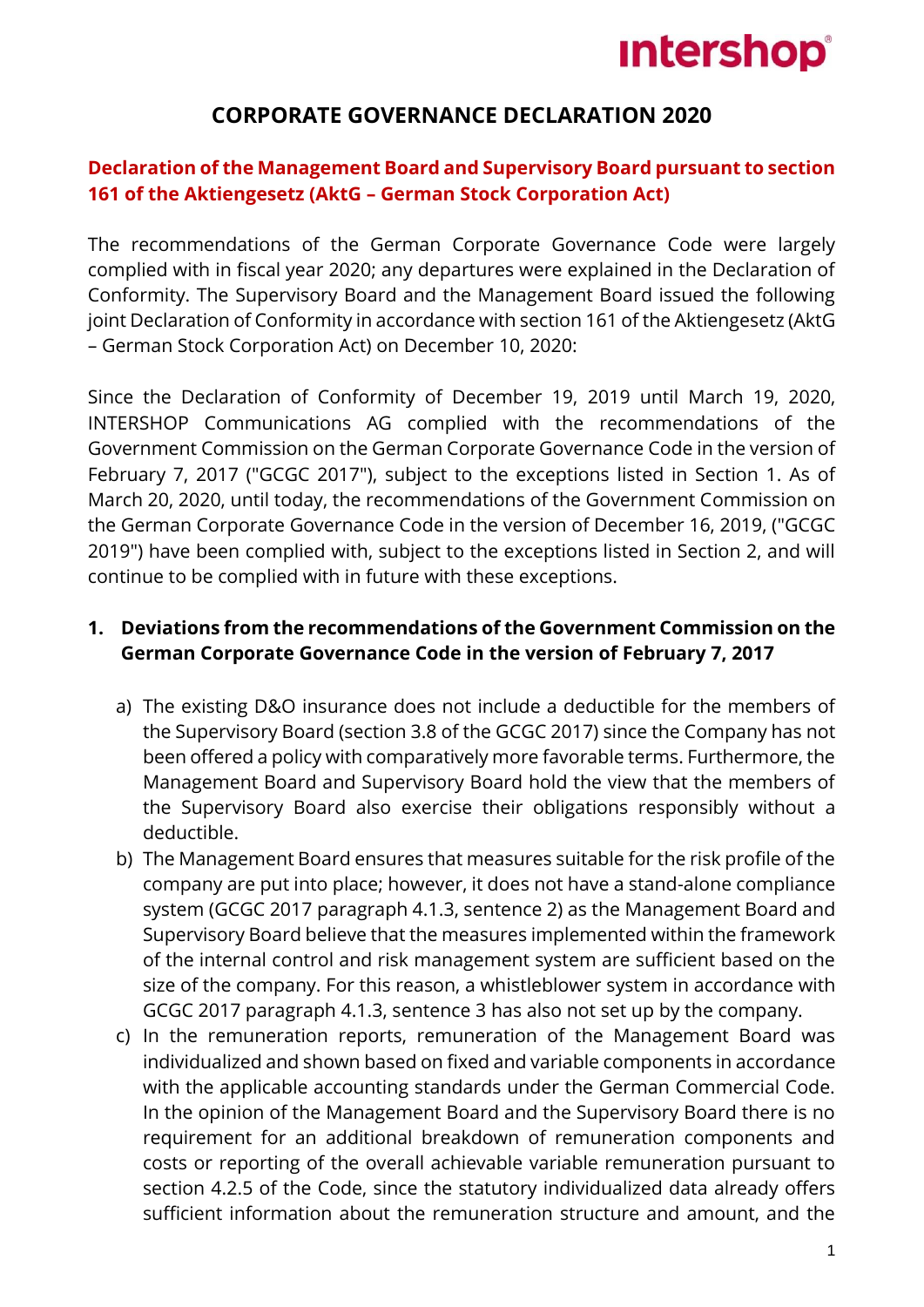noting of merely a maximum and minimum amount of variable remuneration in the required form - without the context of the underlying remuneration provisions - is misleading and can thus lead to incorrect conclusions.

d) Since the Supervisory Board has only three members, it did not constitute any committees (GCGC 2017, paragraph 5.3.1). The Supervisory Board had not determined a time limit for Supervisory Board membership, a competency profile, or a required number of independent Supervisory Board members in accordance with GCGC 2017 paragraph 5.4.1. The Supervisory Board believes that a time limit for Supervisory Board membership would not be appropriate since, in general, there is no necessary correlation between term of office, independence of the members of the Supervisory Board, and the occurrence of potential conflicts of interest. Furthermore, due to the small number of Supervisory Board members, the Supervisory Board believes that a precise definition of objectives and a competency profile would limit the selection of suitable Supervisory Board members. The Supervisory Board would like to be able to freely and flexibly decide on proposals for the composition of the Board in each specific situation and, when making nominations, took the length of service of the Board members and their independence into account on a caseby-case basis.

# **2. Deviations from the recommendations of the Government Commission on the German Corporate Governance Code in the version of December 16,2019**

- a) The Management Board ensures that measures suitable for the risk profile of the company are put into place; however, it does not have a stand-alone compliance system (GCGC 2019: Recommendation A.2, sentence 1) as the company believes that the measures implemented within the framework of the internal control and risk management system are sufficient based on the size of the company. For this reason, a whistleblower system in accordance with Recommendation A.2, sentence 2 of GCGC 2019 will also not be set up by the company.
- b) The Supervisory Board has not defined any specific goals and no competence profile in accordance with Recommendation C.1 of the German Corporate Governance Code 2019. The Supervisory Board believes that a precise definition of objectives and a competency profile would limit the selection of suitable Supervisory Board members. The Supervisory Board wishes to make its decisions with regard to proposals about its composition independently and freely based on the respective situation. In this context, the Supervisory Board will ensure diversity in accordance with the recommendation.
- c) The Supervisory Board has rules of procedure. However, in order to maintain confidentiality, these are not made available on the company's website (GCGC 2019: Recommendation D.1).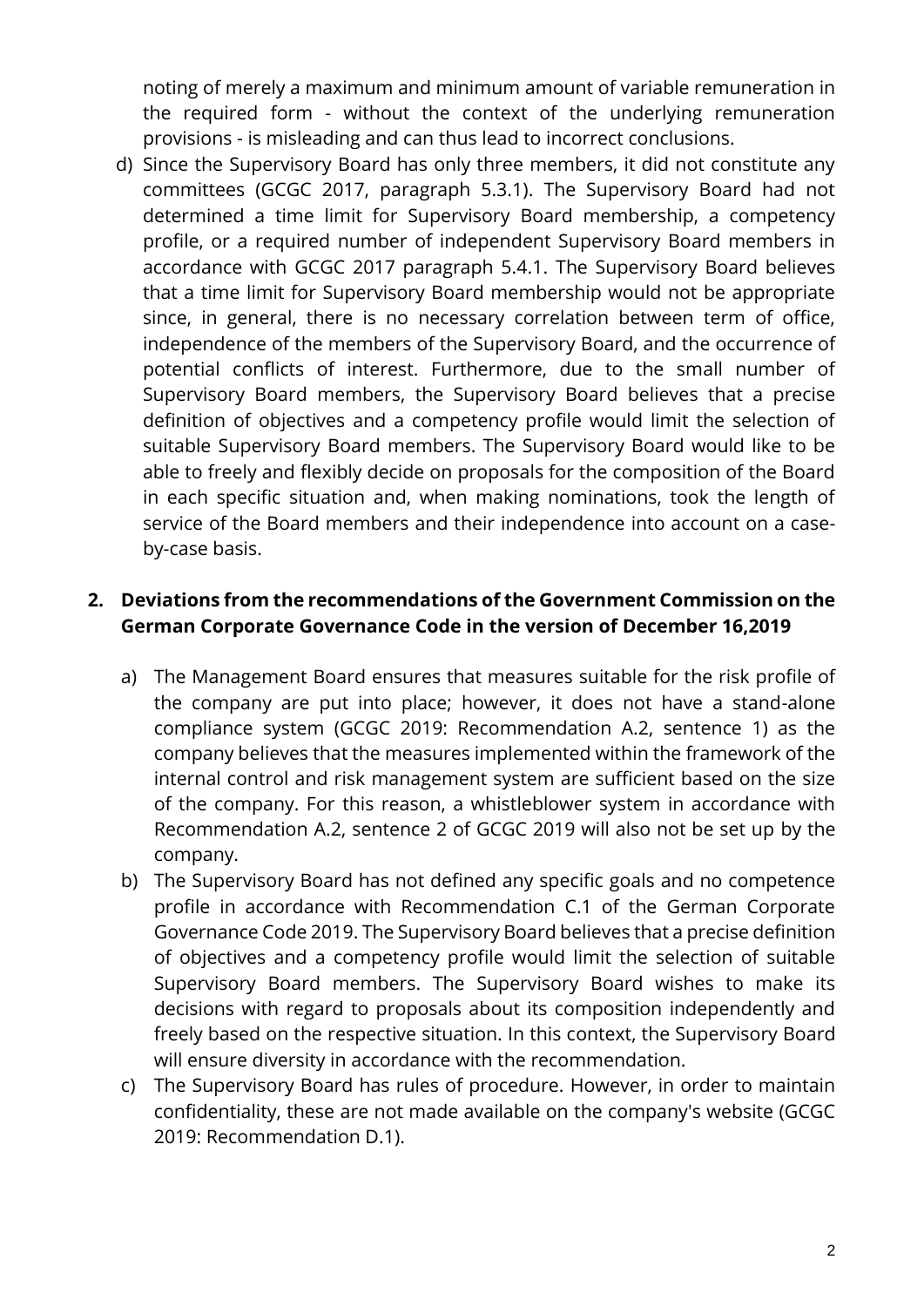- d) Since the Supervisory Board has only three members, it does not form any committees (GCGC 2019: Recommendation D. 2 sentence 1). Therefore, the members and chairperson of the committees are not named in the Corporate Governance Statement (GCGC 2019: Recommendation D.2, sentence 2.)
- e) At this time, the Supervisory Board is reviewing the current remuneration regulations for the Management Board and the Supervisory Board and is comparing them with the regulations under ARUG II and the new recommendations of the GCGC 2019. The new remuneration system will be submitted as a proposed resolution to the ordinary Annual Stockholders' Meeting 2021 and will apply for the first time for fiscal year 2021 as required by law. However, at this time, no statement can be made with regard to future deviations from Recommendations G.1 to G.18 of GCGC 2019 for the compensation system. However, the company will report on this in the Remuneration Report as part of the legal regulations and explain any future deviations.

This declaration of conformity and all previous declarations have been made permanently available on the Company's website at [http://www.intershop.com/investors-corporate-governance.](http://www.intershop.com/investors-corporate-governance)

#### **Remuneration Report**

The Remuneration Report is part of the combined Group Management Report and Management Report of INTERSHOP Communications AG. In the Remuneration Report, the remuneration system of the Management Board and the Supervisory Board is explained and remuneration is individualized and shown separately based on fixed and variable components. For fiscal year 2020, the Remuneration Report will still be prepared in accordance with the recommendations of the Government Commission on the German Corporate Governance Code in the version of February 7, 2017. The Remuneration Report is shown in the Annual Report, which is available on the company's web site at [https://www.intershop.com/en/financial-reports.](https://www.intershop.com/en/financial-reports)

#### **Corporate Governance Practices**

Beyond the recommendation of the German Corporate Governance Code, the company does not follow any other corporate governance practices, e.g. its own code of conduct. The company considers suggestions of the Corporate Governance Code as far as possible.

## **Information on the Management Board's and Supervisory Board's principles of work, as well as their composition**

In accordance with the fundamental principle of German company law, Intershop is subject to the dual management system, which requires the separation of the management body (Management Board) and the supervisory body (Supervisory Board). Both bodies cooperate in the management and supervision of the Company.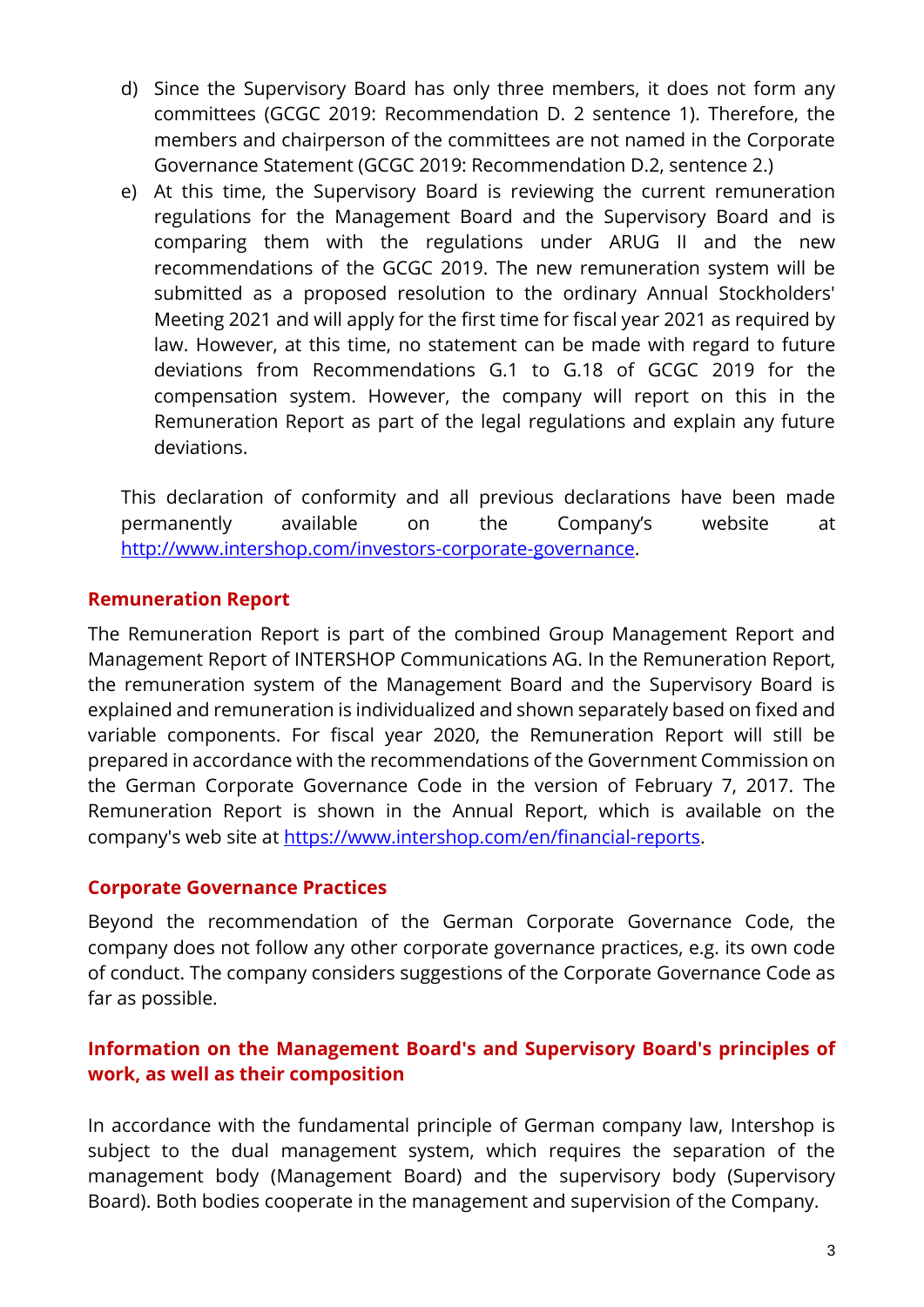The **Management Board** is responsible for managing the Company with the goal of creating sustainable value. The Management Board jointly develops the Company's strategy and ensures that it is implemented in consultation with the Supervisory Board. The Management Board must manage the Company's business in accordance with the law, the Articles of Association, and the by-laws. The principle of joint responsibility applies; this means that the members of the Management Board are jointly responsible for the management of the entire Company. The principles of the Management Board's work are summarized in the By-laws of the Management Board. In particular, these bylaws govern the adoption of resolutions and the allocation of responsibilities. The Bylaws of the Management Board also include a list of transactions for which the Management Board requires the Supervisory Board's approval.

The Management Board currently comprises two members. There is a Chief Executive Officer for the Management Board. The number of members of the Management Board is determined by the Supervisory Board, which can also appoint a Chairman or a Spokesperson and Deputy Chairman of the Management Board.

The Management Board provides the Supervisory Board with regular, timely, and comprehensive information about all aspects of business development that are material for the Company, significant transactions, and the current earnings situation, including the risk situation and risk management. Where business developments deviate from earlier forecasts and targets, these deviations are discussed and the reasons given in detail. The Management Board also reports regularly on compliance, i.e., the measures taken to meet legal requirements and internal guidelines, which is also the responsibility of the Management Board.

The **Supervisory Board** advises the Management Board on the management of the Company and monitors the Management Board's activities. It appoints and dismisses the members of the Management Board, resolves the compensation system for the Management Board members, and sets their total compensation. It is involved in all decisions that are of fundamental importance for the Company.

The Articles of Association stipulate that the Supervisory Board must comprise three members. Its regular term of office is five years and ends at the Annual Stockholders' Meeting that resolves the approval of the Supervisory Board's activities for the fourth fiscal year after the beginning of its term of office. It must perform its duties in accordance with the provisions of the law, the German Corporate Governance Code, the Articles of Association, and its By-laws. The Supervisory Board must be consulted on all decisions of fundamental importance for the Company. The By-laws of the Management Board therefore stipulate certain transactions – such as major investment projects, acquisitions, and employment contracts above a certain amount – that require the Supervisory Board's approval. The Chairman of the Supervisory Board represents the Supervisory Board externally and in dealings with the Management Board. He chairs the Supervisory Board meetings. No committees were established because the Supervisory Board only comprises three members. In addition to its reports at the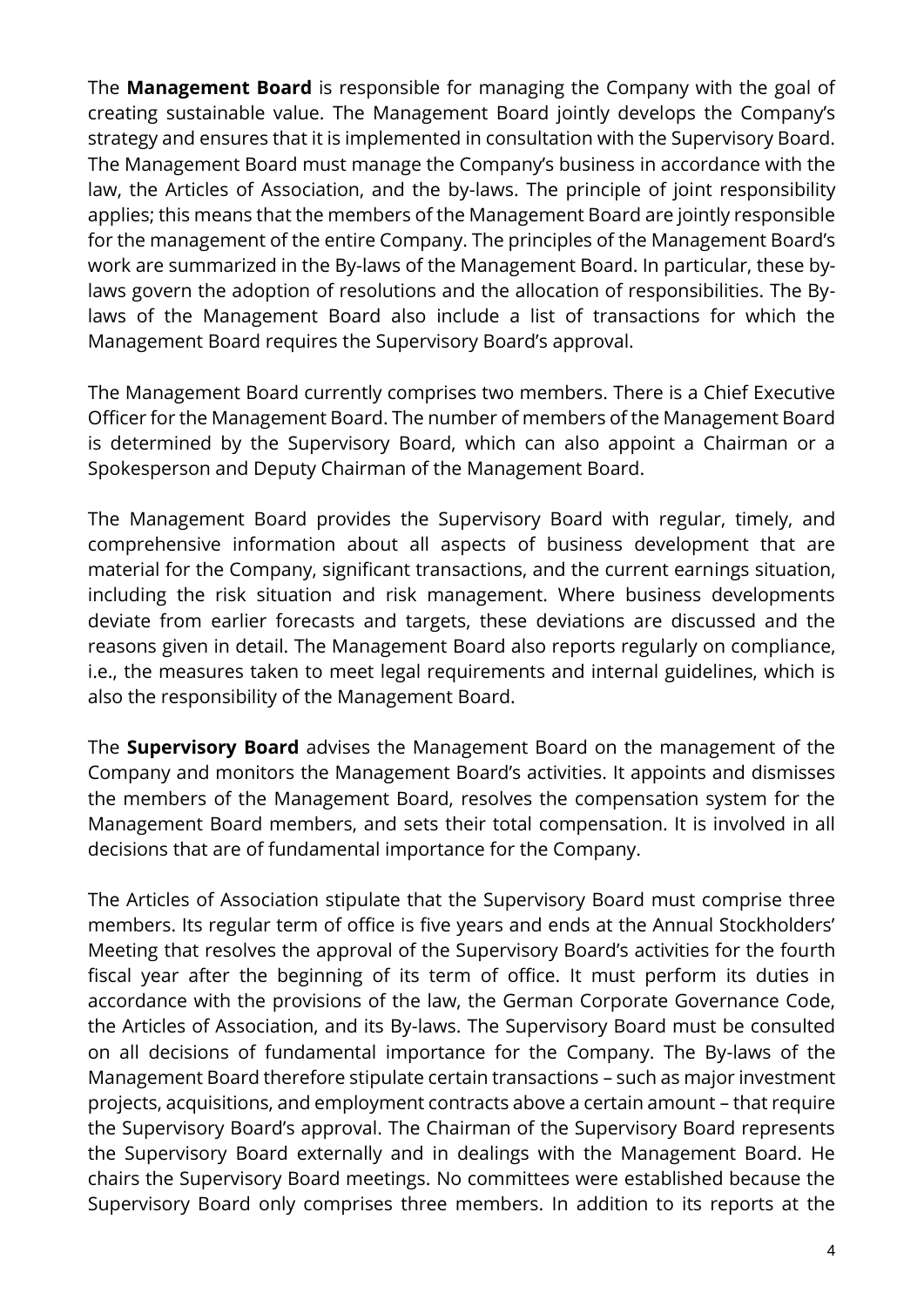Supervisory Board meetings, the Management Board regularly informs the Supervisory Board about current key developments at the Company and the related measures required, as well as about the forecast for future quarters.

D&O insurance has been taken out for all members of the Management Board and the Supervisory Board; a deductible of 10% was agreed upon for Management Board members in accordance with section 93(2) sentence 3 of the AktG.

# **Age limit and long-term succession planning for the Management Board**

The agreement with the Management Board Members stipulates that the membership on the Management Board ends when the standard limit of the statutory pension insurance is reached. For long-term succession planning, the Supervisory Board, in consultation with the Management Board, estimates the time to fill the Management Board positions, i.e. at what times in the future will it become necessary to appoint a Management Board member and how long will an existing Management Board member remain available. The defined diversity objectives and strategic corporate criteria will be considered when appointing members. For existing agreements with Management Board members, an extension of the agreement will be renegotiated with the Supervisory Board in good time before the agreement with the Management Board member expires.

# **Self-assessment of the work of the Supervisory Board**

The Supervisory Board regularly assesses the effectiveness of the performance of its duties. The work of the Supervisory Board members is discussed several times a year at the Supervisory Board meetings. In addition, a self-assessment takes place via a questionnaire which must be answered by each Supervisory Board member at certain intervals, in the future at least every two years.

## **Information on setting the women's quota**

Pursuant to section 111 (5) of the AktG, the resolution of the Supervisory Board dated June 21, 2017 set the target figure of women on the Management Board and the Supervisory Board at 0% by June 30, 2021, which was achieved for the 2019 reporting year. However, the Supervisory Board is endeavoring to give priority to women with the same qualifications in order to increase the percentage of women on the Supervisory Board and the Management Board.

The target figure for women on the two executive tiers below the Management Board set by the Management Board in accordance with section 76 (4) of the AktG was limited until June 30, 2021 at 26.92% by the resolution of June 21, 2017. The target figure of 26.92% was defined according to the existing percentage of women as of June 2017. Since it would be inappropriate to consider and set target figures separately for each executive tier below the Management Board, the Management Board decided to specify just one target figure for this executive tier. The target figure was reached for INTERSHOP Communications AG at the end of 2020.